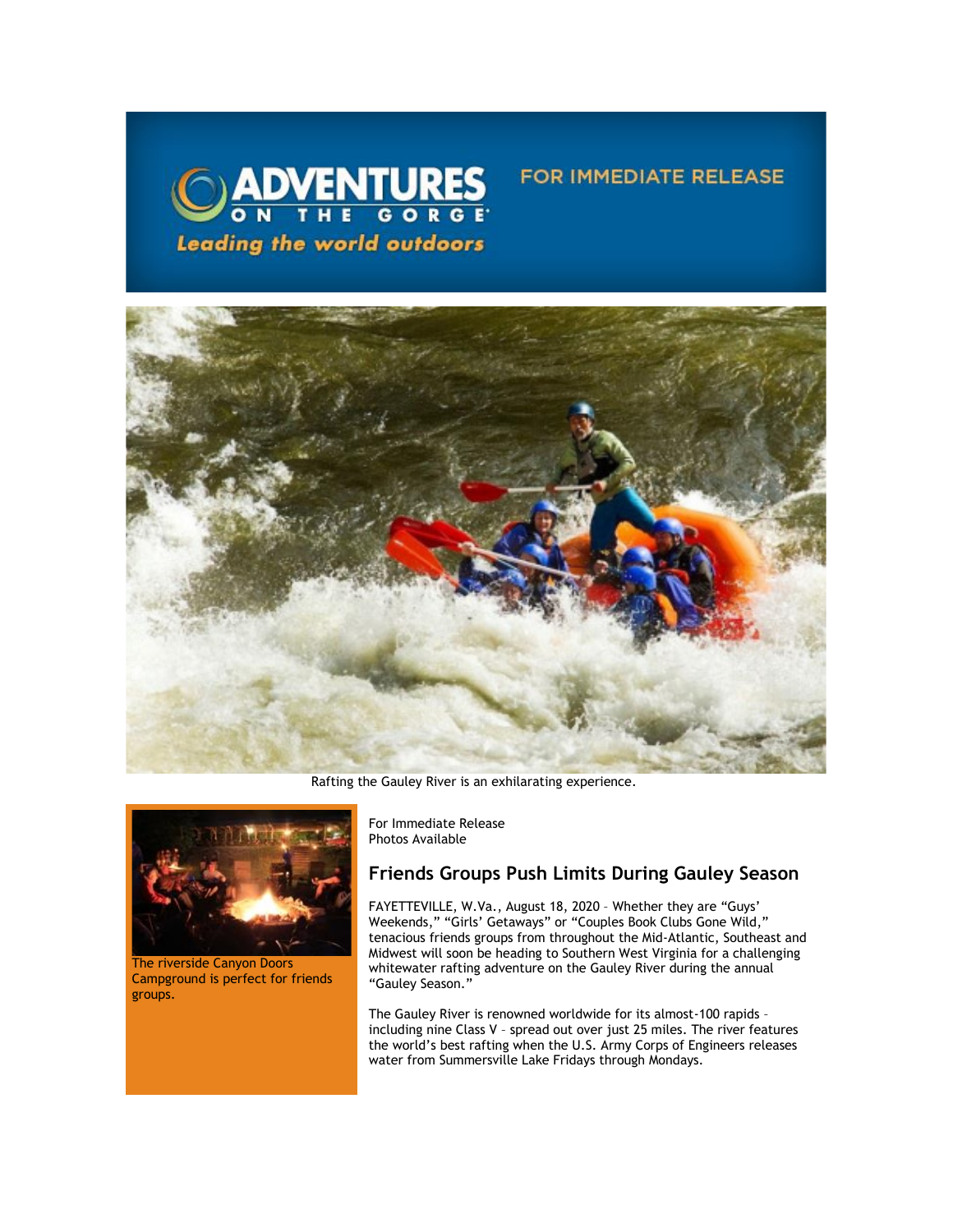

Canyon Doors Campground staff prepare gourmet meals for Gauley River rafters.

Gauley rafting is broken down into two sections – the Upper and Lower. The Upper Gauley starts just below Summersville Dam and drops more than 335 feet in fewer than 13 miles, creating the most intense whitewater on the river and one of the most challenging whitewater experiences in the world. The 12-mile Lower Gauley is slightly less intense, but still extremely challenging, with 70 rapids.

These releases on 22 days each fall draw down the lake to control for potential flooding, but scheduling them during the day on weekends allows for rafters and rafting outfitters to plan their whitewater excursions.

[Release dates](https://click.icptrack.com/icp/relay.php?r=13440961&msgid=459645&act=3SPQ&c=1378153&destination=https%3A%2F%2Fadventuresonthegorge.com%2Funcategorized%2Fgauley-release-dates-calendar%2F&cf=13608&v=ff31ba0554bf660a6e261e1ee472269c2e1012eb54897798e01484b5de8bce5d) this year are Sept. 11-14, 18-21, 25-28 and Oct. 2-5, 9-12 and 17-18.

"The predictability of such stunning whitewater rafting has benefits beyond knowing what lines to take to tackle big rapids," said Roger Wilson, CEO of **Adventures on the Gorge** (AOTG), a pioneering rafting outfitter and adventure resort. "We see many familiar faces of returning friends' groups who reward themselves with a weekend on the river."

### **Gauley Season Packages**

AOTG offers severa[l packages](https://click.icptrack.com/icp/relay.php?r=13440961&msgid=459645&act=3SPQ&c=1378153&destination=https%3A%2F%2Fwww.adventuresonthegorge.com%2Fpackages%2Frafting%3Friver%3Dgauley-river&cf=13608&v=32801b5e4d12523e8b1ff33564ee089bd98145465d638cd2cc8042cce7070248) for rafters who want to experience the "Beast of the East." Examples include the [Upper Gauley 2-Night,](https://click.icptrack.com/icp/relay.php?r=13440961&msgid=459645&act=3SPQ&c=1378153&destination=https%3A%2F%2Fwww.adventuresonthegorge.com%2Fpackages%2Frafting%2Fupper-gauley-2-night-package&cf=13608&v=666570666add0e6b691ebed1d89a27840bb540b4eee4d93004cf066275e00764) [Lower](https://click.icptrack.com/icp/relay.php?r=13440961&msgid=459645&act=3SPQ&c=1378153&destination=https%3A%2F%2Fwww.adventuresonthegorge.com%2Fpackages%2Frafting%2Flower-gauley-2-night-package&cf=13608&v=5b387bb3188fd834e93ac0ef2df339bfa9e722641206e0a4c51fe414c8ed65f8)  [Gauley 2-Night](https://click.icptrack.com/icp/relay.php?r=13440961&msgid=459645&act=3SPQ&c=1378153&destination=https%3A%2F%2Fwww.adventuresonthegorge.com%2Fpackages%2Frafting%2Flower-gauley-2-night-package&cf=13608&v=5b387bb3188fd834e93ac0ef2df339bfa9e722641206e0a4c51fe414c8ed65f8) and [Gauley Reverse 2-Night.](https://click.icptrack.com/icp/relay.php?r=13440961&msgid=459645&act=3SPQ&c=1378153&destination=https%3A%2F%2Fwww.adventuresonthegorge.com%2Fpackages%2Frafting%2Fgauley-reverse-2-night-package&cf=13608&v=fdf4ddf191e581c6f73a65e28a09f8bc2b775178046130fce343df407f22ba7a) Additionally, some rafters choose to run both stretches as part of the [Gauley Marathon 2-Night](https://click.icptrack.com/icp/relay.php?r=13440961&msgid=459645&act=3SPQ&c=1378153&destination=https%3A%2F%2Fwww.adventuresonthegorge.com%2Fpackages%2Frafting%2Fgauley-marathon-2-night-package&cf=13608&v=1c1c4fb784aad2a24d8da3c185d047b298bb856f04517ad31d33d770bd3cbd06) while others will take on the Upper Gauley twice in one day as part of the [Double Upper Gauley 1-Day 2-Night](https://click.icptrack.com/icp/relay.php?r=13440961&msgid=459645&act=3SPQ&c=1378153&destination=https%3A%2F%2Fwww.adventuresonthegorge.com%2Fpackages%2Frafting%2Fdouble-upper-gauley-1-day-2-night-package&cf=13608&v=8a1d1d765dc15b6b618f5467965f83da129114258f7d981c80fb25eb29f7300f) package.

The resort also offers a variety of accommodations such as freestanding cabins and campgrounds. There are other adventures too, including [rafting on the New River,](https://click.icptrack.com/icp/relay.php?r=13440961&msgid=459645&act=3SPQ&c=1378153&destination=https%3A%2F%2Fadventuresonthegorge.com%2Frafting-2%2F&cf=13608&v=805f375ed879bb6278312ad5ed62d754ceba838af7a68c81132990a634bb90d2) [TreeTops Zipline](https://click.icptrack.com/icp/relay.php?r=13440961&msgid=459645&act=3SPQ&c=1378153&destination=https%3A%2F%2Fadventuresonthegorge.com%2Fadventures%2Fzip-line-aerial-adventures%2Ftreetops-zip-line-canopy-tour%2F&cf=13608&v=d91862384dba58aa5469fc610fd0b748936bb315ce270c5a0c87f70bf4ea166c) Canopy Tour, [Bridge Walk,](https://click.icptrack.com/icp/relay.php?r=13440961&msgid=459645&act=3SPQ&c=1378153&destination=https%3A%2F%2Fadventuresonthegorge.com%2Fadventures%2Fzip-line-aerial-adventures%2Fbridge-walk%2F&cf=13608&v=435dd7ef93b7a5ec1673b04382975af02f4cd97e1ef62cab683c9a525c7ed4a2) [rock](https://click.icptrack.com/icp/relay.php?r=13440961&msgid=459645&act=3SPQ&c=1378153&destination=https%3A%2F%2Fadventuresonthegorge.com%2Fadventures%2F%3Ftx_category%3Dclimbing-rappelling&cf=13608&v=9140be8380db3adc386b8aeaed544dde08dc74bd06eb6f44ecadd32fba3b081d)  [climbing,](https://click.icptrack.com/icp/relay.php?r=13440961&msgid=459645&act=3SPQ&c=1378153&destination=https%3A%2F%2Fadventuresonthegorge.com%2Fadventures%2F%3Ftx_category%3Dclimbing-rappelling&cf=13608&v=9140be8380db3adc386b8aeaed544dde08dc74bd06eb6f44ecadd32fba3b081d) [TimberTrek](https://click.icptrack.com/icp/relay.php?r=13440961&msgid=459645&act=3SPQ&c=1378153&destination=https%3A%2F%2Fadventuresonthegorge.com%2Fadventures%2Fzip-line-aerial-adventures%2Ftimbertrek-adventure-park%2F&cf=13608&v=18ccc891771829c3d4c9e36973df56a6d0d839c635d665a6a43350403fdbaa88) Adventure Park and more.

### **Camping on the Gauley**

One of AOTG's more popular options features is a two-day Upper and Lower Gauley rafting experience broken up by [camping at Canyon Doors,](https://click.icptrack.com/icp/relay.php?r=13440961&msgid=459645&act=3SPQ&c=1378153&destination=https%3A%2F%2Fwww.adventuresonthegorge.com%2Fadventures%2Fwhitewater-rafting%2Fgauley-river-overnight&cf=13608&v=9936c38854687d95862c46f3d58ed50eaa4b64b65dfefa3fdbd634b34504292d) a permanent campground on the river featuring a wood-fired hot tub, hot showers, bathrooms and gourmet meals prepared by an expedition chef. For more information on these and other activities, visit the website or connect with the resort on **Facebook**, **Twitter**, **Instagram**, **TripAdvisor**, [YouTube,](https://click.icptrack.com/icp/relay.php?r=13440961&msgid=459645&act=3SPQ&c=1378153&destination=https%3A%2F%2Fwww.youtube.com%2Fuser%2FAdventuresOnTheGorge&cf=13608&v=7b71b3e994e129bfdca87c6523149b64faacb62e001d98eb26897d7c7236e8cc) and [Vimeo](https://click.icptrack.com/icp/relay.php?r=13440961&msgid=459645&act=3SPQ&c=1378153&destination=https%3A%2F%2Fvimeo.com%2Fuser4260102&cf=13608&v=4ff82f41c6c552c9da3c61684889fad58e153a690bdb0b74761adab86ca752a0) and by signing up for AOTG [e-newsletter.](https://click.icptrack.com/icp/relay.php?r=13440961&msgid=459645&act=3SPQ&c=1378153&destination=https%3A%2F%2Fadventuresonthegorge.com%2F&cf=13608&v=a83cd0882452dd5ad1794082623f8c176d7586c5f6015a054a1c7b875f219550)

Reservations can be made [online o](https://click.icptrack.com/icp/relay.php?r=13440961&msgid=459645&act=3SPQ&c=1378153&destination=https%3A%2F%2Fadventuresonthegorge.com%2Fadventures%2Fwhitewater-rafting%2Fsummer-gauley-loop-overnight%2F&cf=13608&v=4850d45587df31612fc20496dd2cce90cea3787d6dbc23d49d242d845627523b)r by calling 1-855-379-8738.

###

### **What to know about Adventures on the Gorge**

Named one of the top six adventure resorts in the country by U.S. News  $\frac{a}{b}$ [World Report,](https://click.icptrack.com/icp/relay.php?r=13440961&msgid=459645&act=3SPQ&c=1378153&destination=http%3A%2F%2Ftravel.usnews.com%2Fgallery%2Famericas-6-top-adventure-resorts&cf=13608&v=764bfdbe430f777c5bcc69b025c1a8805ca5cbb157f8c18454c411b272e07901) Adventures on the Gorge is located on more than 250 acres along the rim of the majestic New River Gorge near Fayetteville, W.Va. The resort provides an array of outdoor experiences including whitewater rafting on the New and Gauley Rivers, aerial adventures, rock climbing, rappelling, kayaking, stand up paddle boarding, fishing, mountain biking and hiking. There are also restaurants, bars and shops as well as a smallgroup conference center. Visitors can choose from a variety of [accommodations](https://click.icptrack.com/icp/relay.php?r=13440961&msgid=459645&act=3SPQ&c=1378153&destination=https%3A%2F%2Fadventuresonthegorge.com%2Flodging%2F&cf=13608&v=a0a1ec07ee637c78242d3333295573a8e337130c936224b8e1d32f73fd9e88eb) an[d vacation packages.](https://click.icptrack.com/icp/relay.php?r=13440961&msgid=459645&act=3SPQ&c=1378153&destination=https%3A%2F%2Fadventuresonthegorge.com%2Fpackages%2F&cf=13608&v=8751df1b896b42a43c8f638cff3537e1a0bec91ccd87a43021a073a818c593de)

Related hashtags: #AdventuresOnTheGorge #AlmostHeaven #VisitWV

*Media contact:*